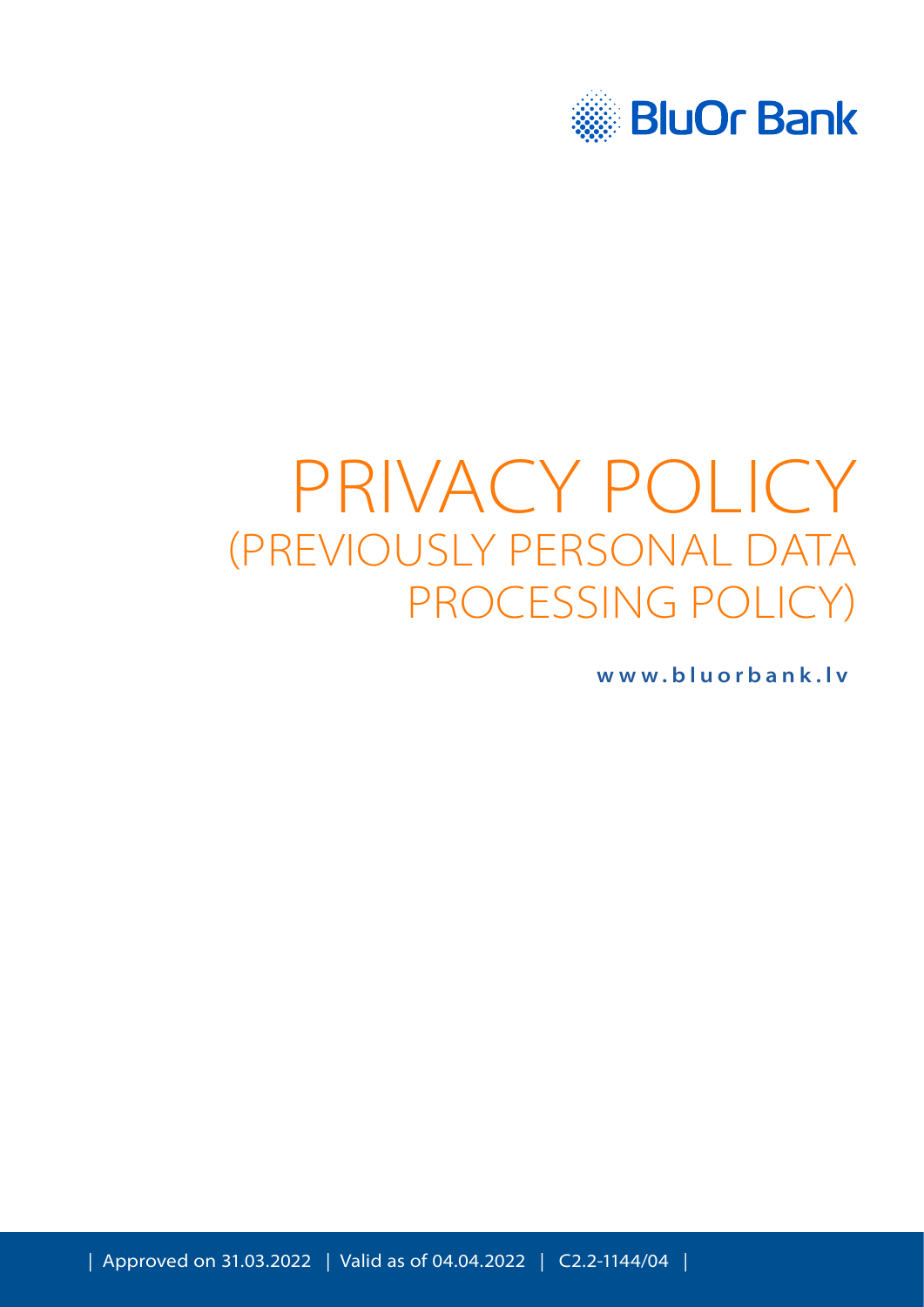

ft

# **TABLE OF CONTENTS**

|     | <b>Terms and Abbreviations.</b> | $\overline{2}$          |
|-----|---------------------------------|-------------------------|
| 1.  | <b>General Provisions.</b>      | $\overline{\mathbf{3}}$ |
| 2.  |                                 | $\overline{\mathbf{3}}$ |
| 3.  |                                 |                         |
| 4.  |                                 | 5                       |
| 5.  |                                 |                         |
| 6.  |                                 |                         |
| 7.  |                                 |                         |
| 8.  | Video Surveillance              | 9                       |
| 9.  |                                 |                         |
| 10. |                                 | 10                      |
| 11. |                                 | .11                     |
| 12. |                                 | 12                      |
| 13. | <b>Data Protection Officer</b>  | .12                     |
| 14. |                                 |                         |
|     |                                 |                         |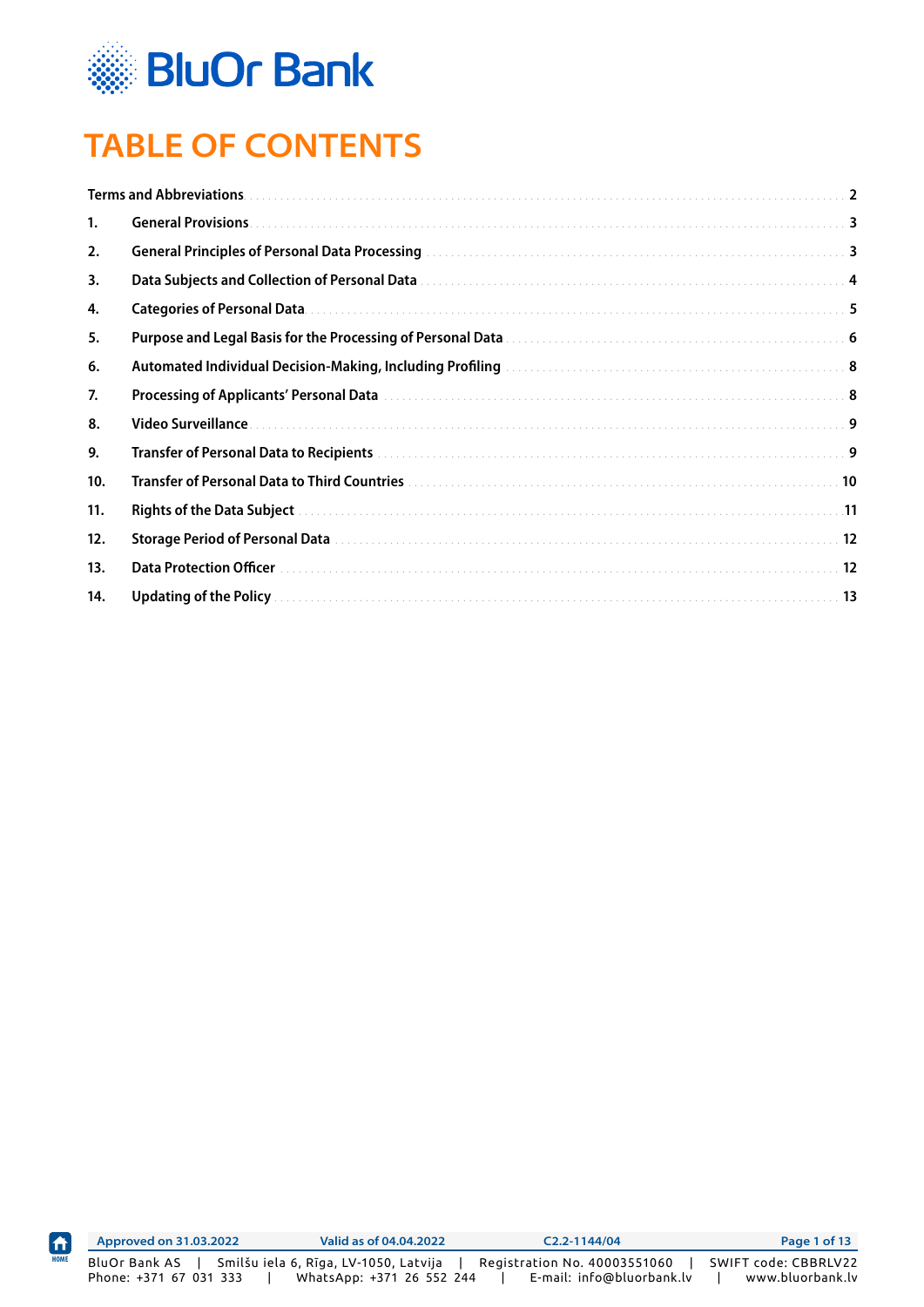<span id="page-2-0"></span>

#### **TERMS AND ABBREVIATIONS**

**AML/CFTP Law** – Law on the Prevention of Money Laundering and Terrorism and Proliferation Financing.

**Applicant** – Candidate or trainee.

**Bank** – BluOr Bank AS, registration No. 40003551060, address: Smilšu iela 6, Riga, Latvia, LV-1050, phone: +371 67 031 333, e-mail: info@bluorbank.lv, website: www.bluorbank.lv.

**Candidate** – a person who applies for a job in the Bank.

**Client** – any natural person who uses, has used, or has expressed a wish to use any services provided by the Bank or is in any other way connected with them (for example, the beneficial owner, authorised person, representative, guarantor, etc.).

**Controller** – the Bank that determines the purposes and means of the processing of Personal Data.

**Data Subject** – an identified or identifiable natural person. An identifiable natural person is one who can be identified, directly or indirectly, in particular by reference to an identifier (such as a name, an identification number, location data, an online identifier etc.).

**EEA** – European Economic Area.

**EU** – European Union.

**Personal Data** – any information relating to the Data Subject.

**Personal Data Breach** – a breach of security leading to the accidental or unlawful destruction, loss, alteration, unauthorised disclosure of, or access to, Personal Data transmitted, stored or otherwise processed.

**Policy** – Privacy Policy.

**Processing of Personal Data** – any operation or set of operations which is performed on Personal Data or on sets of Personal Data, whether or not by automated means, such as collection, recording, organisation, structuring, storage, adaptation or alteration, retrieval, consultation, use, disclosure by transmission, dissemination or otherwise making available, alignment or combination, restriction, erasure or destruction.

**Processor** – a cooperation partner (a natural or legal person) which processes Personal Data on behalf of and in the interests of the Controller.

**Recipient** – Processor or Third Party.

**Regulation** – Regulation (EU) 2016/679 of the European Parliament and of the Council on the protection of natural persons with regard to the processing of personal data and on the free movement of such data, and repealing Directive 95/46/EC (General Data Protection Regulation).

**Third Party** – a natural or legal person, public authority, agency or body other than the Data Subject, Controller, Processor and persons who, under the direct authority of the Controller or Processor, are authorised to process Personal Data.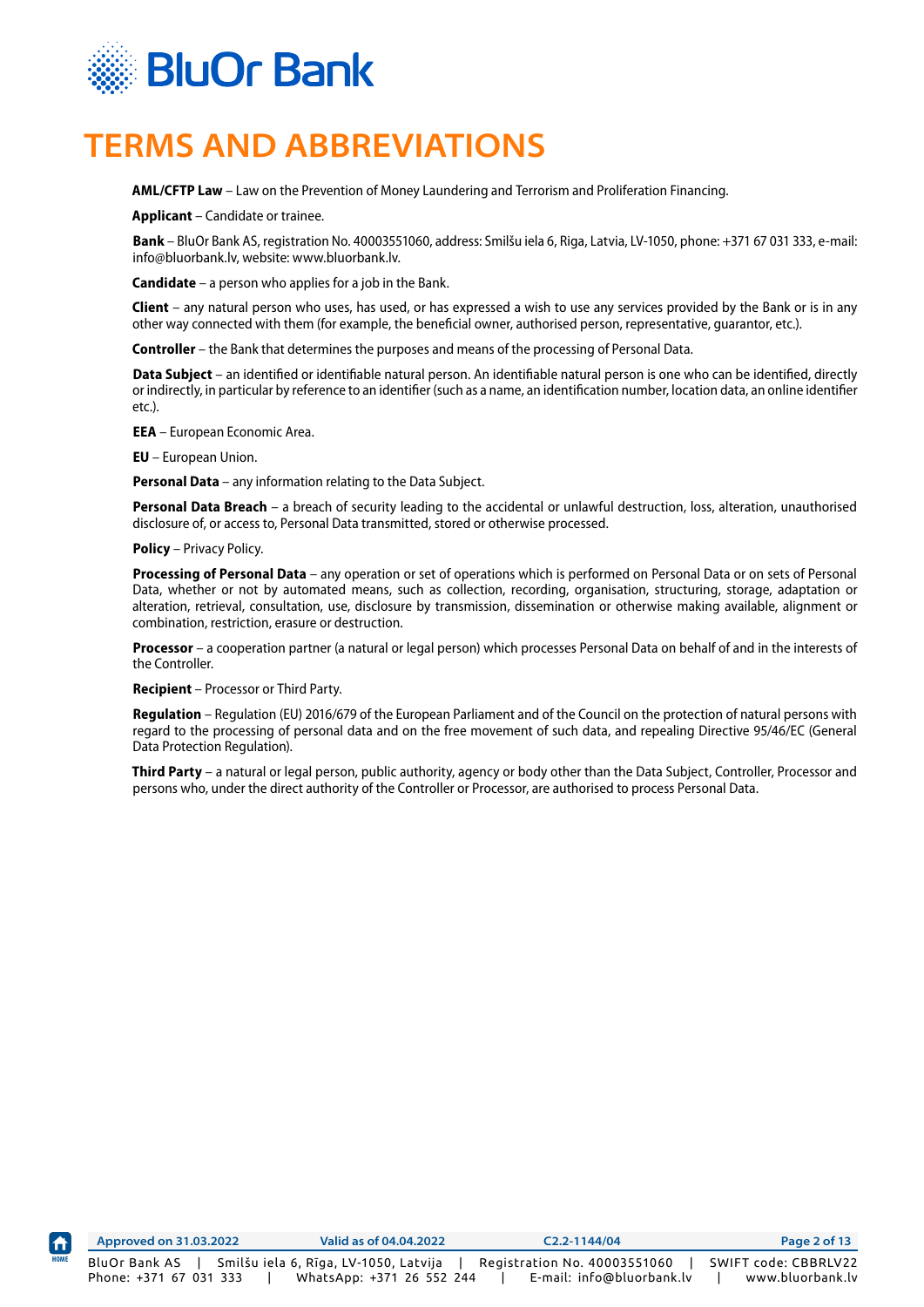<span id="page-3-0"></span>

# **1. GENERAL PROVISIONS**

- **1.1.** The purpose of the Privacy Policy is to protect the fundamental rights and freedoms of natural persons in relation to the processing of Personal Data by the Bank in accordance with the applicable laws and regulations of the Republic of Latvia and the EU in the field of personal data protection, as well as to disclose information about the processing of Personal Data to the Data Subject in accordance with the requirements of the Regulation.
- **1.2.** The Policy shall lay down the general procedures for the processing of Personal Data, defining the main purposes of Personal Data processing and the conditions for determining the legal basis, the applicable basic principles of Personal Data protection when processing Personal Data, as well as the storage period of Personal Data and the cases when Personal Data are transferred to Recipients and to third countries, and the procedures by which the Data Subject may exercise their rights.
- **1.3.** The Policy has been developed taking into account the requirements of the Regulation, which are aimed at ensuring the security of Personal Data. The Bank shall process the Personal Data of a natural person, respecting the interests of the person to protect their privacy.
- **1.4.** Within the framework of applicable laws and regulations, the Bank shall ensure the confidentiality of Personal Data and has implemented appropriate technical and organisational measures to protect Personal Data against unauthorized access, unlawful processing, disclosure, accidental loss, alteration or destruction.
- **1.5.** In some cases, when processing Personal Data, the Bank may have the status of the Processor in relation to another Controller, for example, when offering insurance services to Clients within the framework of insurance; in these cases, the Policy shall not apply to the processing of the relevant Personal Data.
- **1.6.** When posting in the Bank's social network profiles (for example, various news about the Bank's professional activities, information on corporate internal, external events, achievements of the Bank's officials or employees, interviews, job advertisements etc.), publications may be accompanied by comments from individuals or marked by a person's reaction to a particular message. In these cases, the Policy shall not apply to the processing of the relevant Personal Data.
- **1.7.** The terms used herein shall correspond to the terms used in the Regulation.
- **1.8.** This Policy shall be binding to all employees and officials of the Bank.

 $\bigwedge$ 

**1.9.** The Bank's cookie policy is available on the Bank's website: www.bluorbank.ly.

#### **2. GENERAL PRINCIPLES OF PERSONAL DATA PROCESSING**

- **2.1.** In order to ensure that the processing of Personal Data is secure and compliant with the requirements of the Regulation and other regulatory enactments, the Bank as the Controller shall observe the following principles relating to processing of Personal Data:
	- **2.1.1.** Personal Data shall be processed lawfully, fairly and in a transparent manner in relation to the Data Subject (**'lawfulness, fairness and transparency'**). In implementing this principle, the Bank has developed and is regularly updating this Policy, by which it informs the Data Subject of the processing of his/her Personal Data, thus ensuring that Personal Data are not used for any other purposes than those for which they have been collected. The Bank shall respect the rights of the Data Subject by enabling him/her to control and monitor the processing of his/her data (see Section 11 herein);
	- **2.1.2.** Personal Data shall be processed for clear purposes and solely according to them (**'purpose limitation'**). The Bank shall not collect and store Personal Data for unclear future purposes, the need for which has not been assessed and the commencement of implementation of which has not been approved by laws and regulations or the internal regulatory documents of the Bank;
	- **2.1.3.** Personal Data shall be adequate, relevant and limited to what is necessary in relation to the purposes for which they are processed (**'data minimisation'**). In implementing this principle, the Bank shall not request and process more information from the Data Subject than is necessary for attaining the relevant purpose;
	- **2.1.4.** Personal Data shall be accurate (**'accuracy'**). The Bank shall ensure that it processes only correct and accurate data. If the Bank has any doubts about the relevance or correctness of the information provided by the Data Subject, the Bank shall contact the Data Subject to clarify the information being processed. Every Data Subject shall have a duty to notify the Bank if the information provided by the Data Subject to the Bank (for example, person's surname, telephone number, residence address, etc.) has changed;
	- **2.1.5.** Personal Data shall be retained for no longer than is necessary (**'storage limitation'**). The Bank shall process Personal Data for no longer than is necessary for achieving a specific purpose. An exception shall be, when upon the termination of a specific purpose another legitimate purpose occurs (see Section 12 herein);

|             | Approved on 31.03.2022                  | Valid as of 04.04.2022                                             |  | $C2.2 - 1144/04$                                          | Page 3 of 13                             |
|-------------|-----------------------------------------|--------------------------------------------------------------------|--|-----------------------------------------------------------|------------------------------------------|
| <b>HOME</b> | BluOr Bank AS<br>Phone: +371 67 031 333 | Smilšu iela 6, Rīga, LV-1050, Latvija<br>WhatsApp: +371 26 552 244 |  | Registration No. 40003551060<br>E-mail: info@bluorbank.lv | SWIFT code: CBBRLV22<br>www.bluorbank.lv |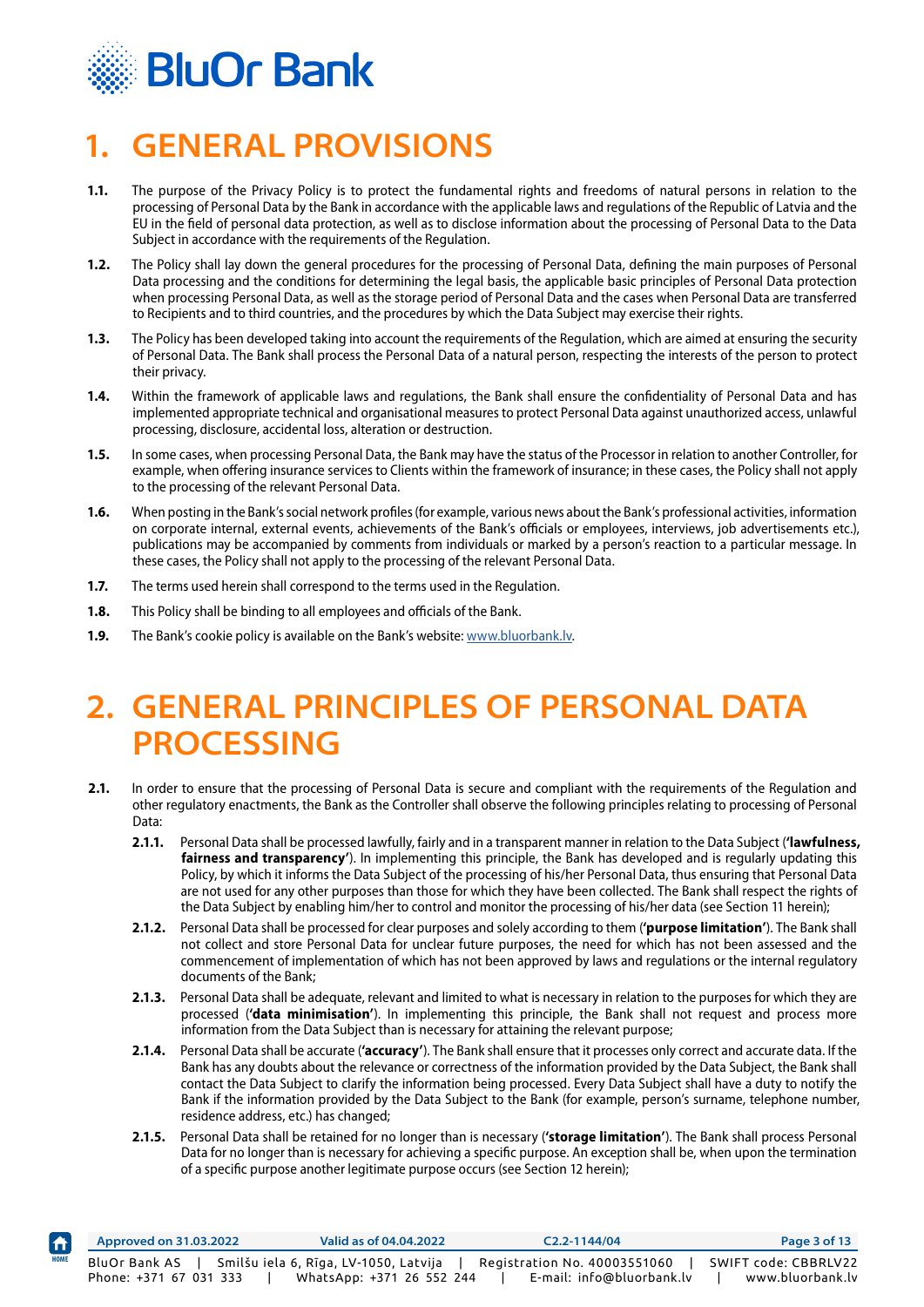<span id="page-4-0"></span>

- **2.1.6.** Personal Data shall be processed in a manner that ensures appropriate security of the Personal Data, including protection against unauthorised or unlawful processing and against accidental loss, destruction or damage, by applying appropriate technical or organisational measures (**'integrity and confidentiality'**). The Bank shall protect Client data using modern technologies, taking into account the existing privacy risks (for example, various security measures shall be used – data encryption when transmitting data; firewalls; hacker protection, etc.); likewise, the information technology system shall be constantly improved by the Bank with the aim to ensure the security of Personal Data. The Bank shall ensure that access to Personal Data is granted only to the employees requiring such an access in order to fulfil their job duties. The Bank has developed a range of regulatory documents governing the procedures for granting the right of access to information, pursuant to which processing of Personal Data, and other confidential or sensitive information is carried out. For the purposes of minimising the risk of breach of Personal Data, the Bank shall monitor the activities relating to the processing of Personal Data, register every incident affecting data security and take measures to prevent further threats to data.
- **2.2.** The Bank shall be liable for compliance with the principles referred to in sub-paragraphs of paragraph 2.1 herein and ensure their observance as follows:
	- **2.2.1.** Implementing and regularly updating this Policy and ensuring the compliance of Bank's operation thereto;
	- **2.2.2.** Introducing appropriate technical and organisational means and measures (including the development of internal regulatory documents, the performance of internal data processing audits);
	- **2.2.3.** Carrying out regular training of current and new Bank employees, including on the processing and protection of Personal Data, as well as the observance of confidentiality and ethical norms;
	- **2.2.4.** Updating internal regulatory documents with regard to processing activities;
	- **2.2.5.** Carrying out data protection impact assessment, if necessary;
	- **2.2.6.** Introducing and maintaining a data processing register, wherein all the information shall be stored regarding the Personal Data processing activities (the purpose of processing of Personal Data; legal basis; categories of data; categories of Data Subject; recipients of data; transfer of data to third countries; periods of storage; etc.);
	- **2.2.7.** Designating a data protection officer;
	- **2.2.8.** Informing the Data Subject of his/her rights and the procedure of Personal Data processing by the Bank.
- **2.3.** If a Personal Data Breach results or is likely to result in a high threat to the rights and freedoms of the Data Subject, the Bank shall inform the Data Subject and the Data State Inspectorate thereof in accordance with the requirements of the Regulation and the internal regulatory documents of the Bank.
- **2.4.** Detailed information on the processing of Personal Data is further described in the agreements and other documents related to the Bank services, as well as on the Bank's website.

#### **3. DATA SUBJECTS AND COLLECTION OF PERSONAL DATA**

- **3.1.** Personal Data may be collected:
	- **3.1.1.** Directly from the Data Subject;
	- **3.1.2.** Based on Client service activities (such as cookies, IP addresses, authorization, on-line purchases etc.);
	- **3.1.3.** From external sources public and private registers or Third Parties (e.g. from parties acquiring potential borrowers, borrowers – legal persons providing loans to individuals, etc.).
- **3.2.** The Bank shall record telephone calls, visual images, video and/or audio files, save e-mail communication or otherwise document the Client's interaction and communication with the Bank, including collecting Personal Data during video and audio streaming, or during Client remote identification.
- **3.3.** The Bank shall mainly process Personal Data of natural persons:
	- **3.3.1.** Who are contacting the Bank regarding the Bank's services;
	- **3.3.2.** Who have entered or are willing to enter into an agreement with the Bank, such as Clients or potential Clients;
	- **3.3.3.** Such persons as: legal agents, authorised persons, politically exposed persons, their family members or persons closely related to them, persons closely related to the officials or employees of the Bank, contact persons, business partners, payers, heirs, holders of the subject of insurance policy, applicants and visitors of the premises of the Bank;
	- **3.3.4.** Who are related to Clients of the Bank: additional users of safe deposit boxes or legal entities-users of safe deposit boxes (e.g. shareholders (members), board members, company representatives, true beneficiaries, etc.).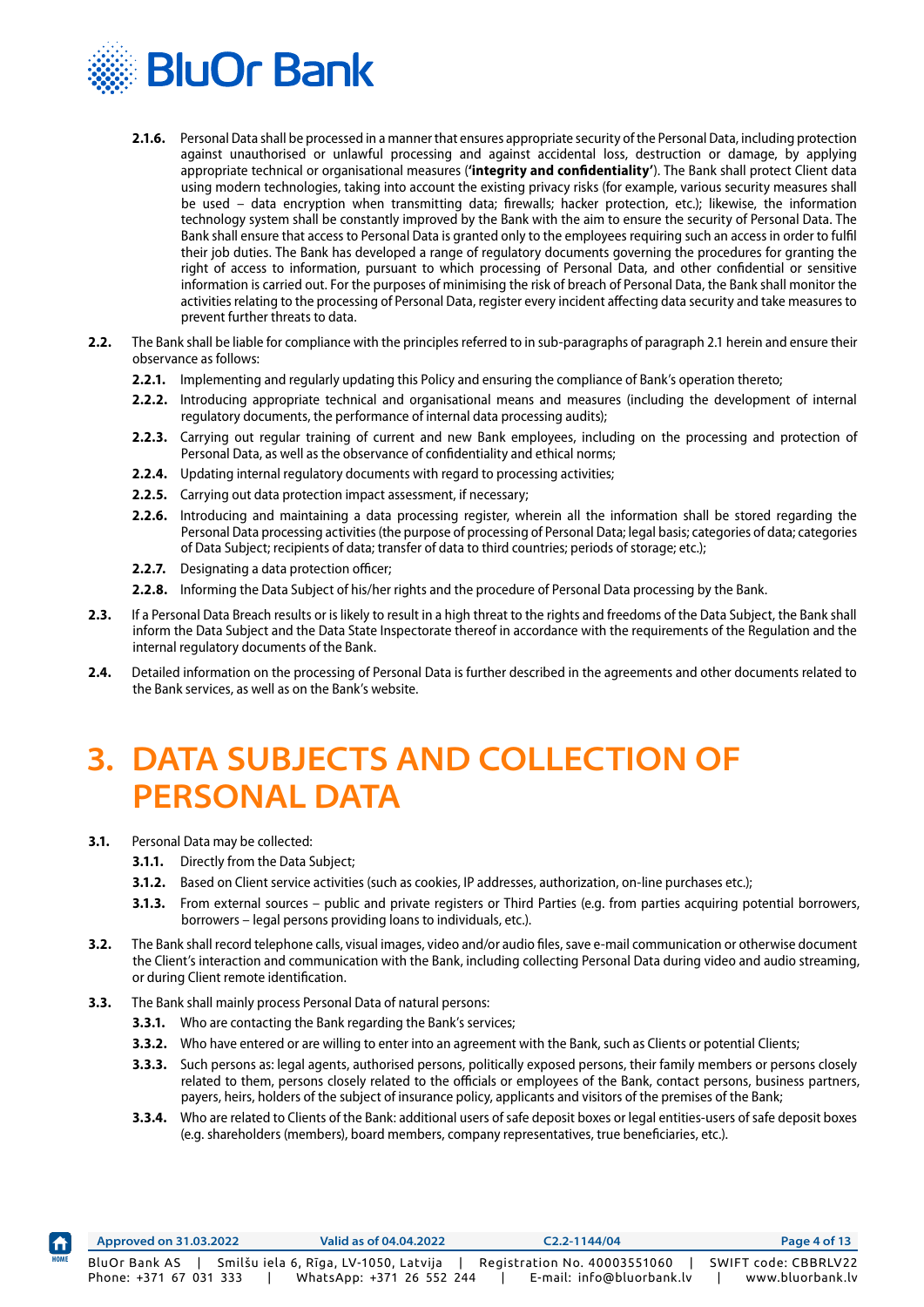<span id="page-5-0"></span>

# **4. CATEGORIES OF PERSONAL DATA**

- **4.1.** The categories of Personal Data that the Bank shall primarily, but not exclusively, collect and process are:
	- **4.1.1. Identification data:** name and surname, username, personal ID number; taxpayer ID number of the Data Subject;
	- **4.1.2. Authentication data:** personal signature, password assigned to the Data Subject, and other data required for the authentication of persons or users;
	- **4.1.3. Identity document data:** birth data, citizenship, etc.;
	- **4.1.4. Contact details:** actual and/or declared residence address; telephone number; e-mail address; language of communication;
	- **4.1.5. Family data:** information on the spouse, dependants, heirs and other related persons of the Data Subject;
	- **4.1.6. Professional data:** education or professional career;
	- **4.1.7. Client's financial data:** accounts; ownership; transactions; loans; income; obligations; tax residence, security and relevant data, credit history and creditworthiness, Client's financial experience and investment goals, including data collected during the selection and provision of investment services, insurance services and other products related to the investment risk management; commercial requests or performed transactions with financial instruments;
	- **4.1.8. Data on the origin of assets or property:** data on the Client's counterparties and economic activities;
	- **4.1.9. Due diligence data on the Client and Client's related persons:** data on payment debts; data that enable the Bank to carry out relating to the due diligence activities in the area of anti-money laundering and counter-terrorism and proliferation financing, and to validate the observance of national or international sanctions, including the goal of cooperation, and the status of the Client (a politically exposed person or US related person);
	- **4.1.10**. **Data on the eligibility of potential employees:** criminal records, information on insolvency, information regarding the breach of international or national sanctions or the laws and regulations governing the area of prevention of money laundering and terrorism financing and proliferation;
	- **4.1.11**. **Data obtained and/or generated in fulfilling duties stipulated by laws and regulations:** data arising from requests of non-disclosable information received from public authorities, public officials or other authorities and officials; information regarding income, credit obligations, owned properties, notes and historic notes in databases, as well as remaining debt obligations;
	- **4.1.12**. **Communication data:** data collected when the Data Subject visits the Client Service Centre of the Bank, the Internet Bank, and other places in which the Bank provides services, or contacts the Bank by phone; e-mail messages and other messages; data from social media; data obtained when the Data Subject visits Bank's websites, interacts with the Bank through the chat window, or contacts the Bank through other communication canals of the Bank;
	- **4.1.13**. **Data related to services:** performance or non-performance of an agreement; performed transactions; use of ATMs; signed and invalid contracts; submitted applications, requests and complaints; service charges;
	- **4.1.14**. **Data on habits and satisfaction:** activity of using services; used services; personal settings; answers to survey questions; Client satisfaction assessment;
	- **4.1.15**. **Data on participation in lotteries and campaigns:** obtained points; prizes received in games or campaigns;
	- **4.1.16**. **Information necessary for making and processing payments:** Client's current account number with the Bank; payment card information; payment history; account statements; payment details, data on the payee/payer;
	- **4.1.17**. **Information on the user of Bank's website:** cookies, IP address;
	- **4.1.18**. **Visual appearance of a person:** video surveillance, screenshots with personal image, photos;
	- **4.1.19**. **Audio recordings:** business order approvals, technical details of the conversation (duration of the conversation, phone number of the call maker and the call recipient, time and date of the conversation);
	- **4.1.20**. **Complaint/whistleblower report data:** the conduct of the person, the results thereof, the details of the alleged or existing breach or deficiency;
	- **4.1.21**. **Data of requests submitted by Data Subjects:** details of the request, results, mutual correspondence data;
	- **4.1.22**. **Data on the risk of conflict of interest and the risk of corruption:** information regarding situations of conflict of interest, risk of corruption in connection with accepting gifts, benefits.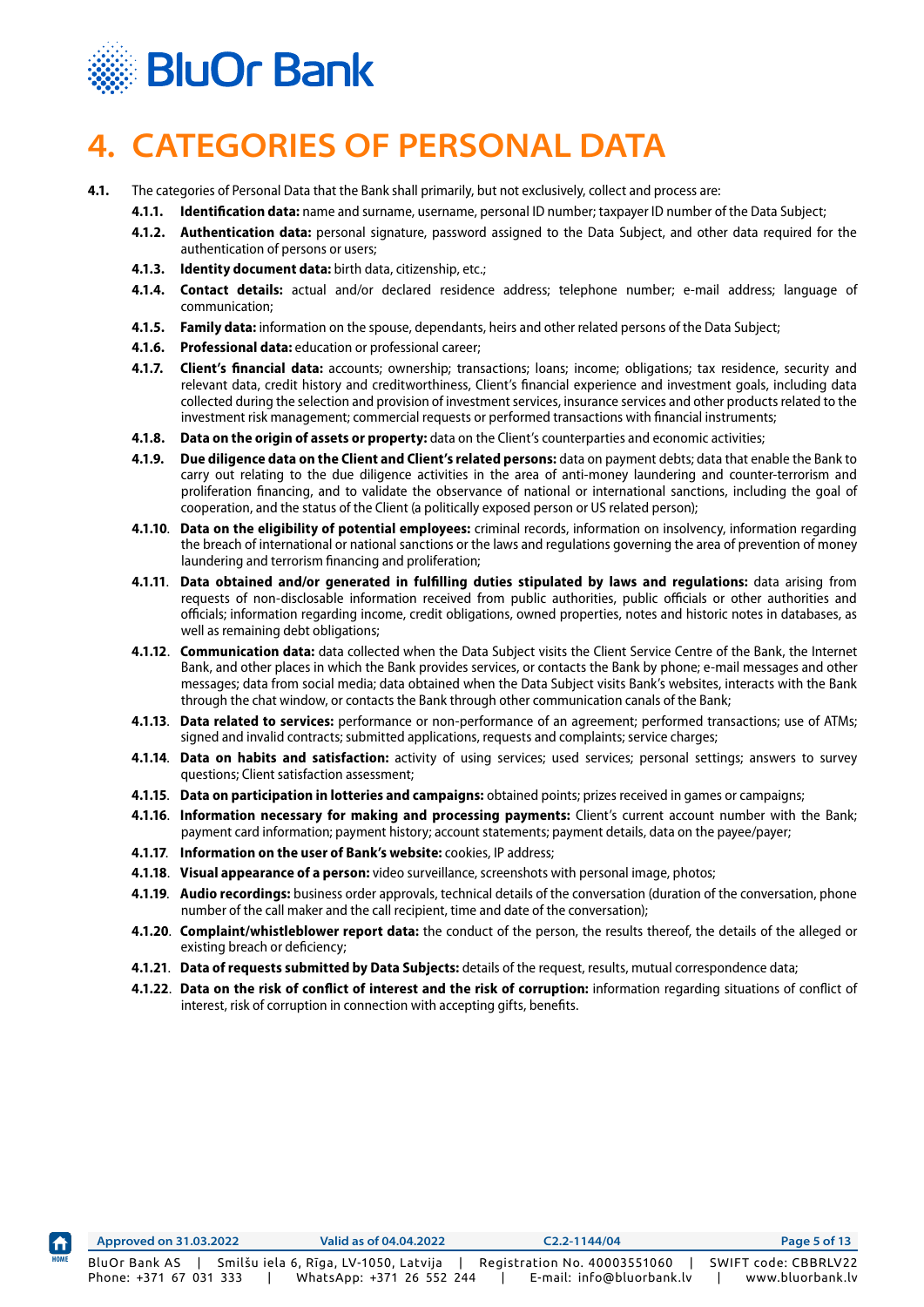<span id="page-6-0"></span>

#### **5. PURPOSE AND LEGAL BASIS FOR THE PROCESSING OF PERSONAL DATA**

- **5.1.** In its operations, the Bank shall process various types of Personal Data, the scope and nature of which are different, taking into account the diverse purposes of the processing of Personal Data. The Bank shall request and process Personal Data only in cases where the purpose and legal basis for the processing have been determined.
- **5.2.** The Bank shall not process information which is not required to achieve the defined legitimate purposes. Before starting the processing of Personal Data, the Bank shall always evaluate and determine the purposes of the processing of Personal Data.
- **5.3.** The Bank shall process Personal Data primarily for the following purposes:
	- **5.3.1.** Provision and administration of financial services:
		- **5.3.1.1.** On-site and off-site identification and authentication of a Client prior to establishing a business relationship with the Bank;
		- **5.3.1.2.** Carrying out Client due diligence;
		- **5.3.1.3.** Preparation and conclusion of an agreement (for example, account opening and maintenance agreement, loan agreement, credit card agreement, payment initiation service execution, etc.) and fulfilling contractual obligations;
		- **5.3.1.4.** Providing remote services and authentication;
		- **5.3.1.5.** Assessment of creditworthiness, ability to fulfil contractual obligations; loan supervision;
		- **5.3.1.6.** Providing insurance services;
		- **5.3.1.7.** Account maintenance/providing payment services;
		- **5.3.1.8.** Fulfilling the duties established by laws and regulations (for example, fulfilling the requirements of the AML/ CFTP Law; notifying the Credit Register of the Bank of Latvia, AS "Kredītinformācijas Birojs", transferring Personal Data to third party payment service providers in order to provide account information and / or payment initiation services);
		- **5.3.2.** Providing one-time services to a Data Subject who is not a Client of the Bank (for example, currency exchange);
		- **5.3.3.** Advertising and distribution of services, i.e., marketing needs; for example, sending and advertising of offers, carrying out client surveys and due diligence, organising lotteries and draws, etc.;
		- **5.3.4.** Review and processing of complaints;
		- **5.3.5.** Review and processing of whistleblower alerts;
		- **5.3.6.** Protection of own infringed rights (for example, recovery and collection of debts);
		- **5.3.7.** Maintenance of the website and mobile applications, as well as improving their operation;
		- **5.3.8.** Providing non-disclosable information to authorities, public officials or other institutions and officials, in the cases and to the extent determined by laws and regulations (for example, to the State Revenue Service; court, police, prosecution office; bailiffs; notaries; controllers; etc.);
		- **5.3.9.** Safeguarding the security of the Bank and/or the Client; protecting the life and health of the Client and/or its representatives, and other rights of the Bank and of the Client (visual and/or audio records), based on the legitimate interests of the Bank;
		- **5.3.10**. Personnel management;
		- **5.3.11**. Ensuring risk management (including conflict of interest and corruption risk management);
		- **5.3.12**. Fulfilling the obligations established in international agreements, laws and regulations in the area of taxation, duties with regard to the automatic exchange of information regarding financial accounts, and other specified duties.
- **5.4.** The Bank, as the Controller, shall obtain Personal Data mainly in the following ways:
	- **5.4.1.** Carrying out identification and due diligence of the Client prior to establishing business relationship;
	- **5.4.2.** Carrying out due diligence of the Client during business relationship;
	- **5.4.3.** Establishing contractual relationship with the Client and fulfilling contractual obligations;
	- **5.4.4.** Providing one-time services to a Data Subject who is not a Bank Client;
	- **5.4.5.** Consulting the Client by phone or receiving a Client's order by phone;
	- **5.4.6.** Requesting information regarding the Client from various registers;
	- **5.4.7.** Hiring new employees;
	- **5.4.8.** Receiving a letter or e-mail from the Data Subject;
	- **5.4.9.** Carrying out video surveillance inside or outside the premises of the Bank;
	- **5.4.10**. Using the information regarding the Data Subject available in the Internet resources and other public sources.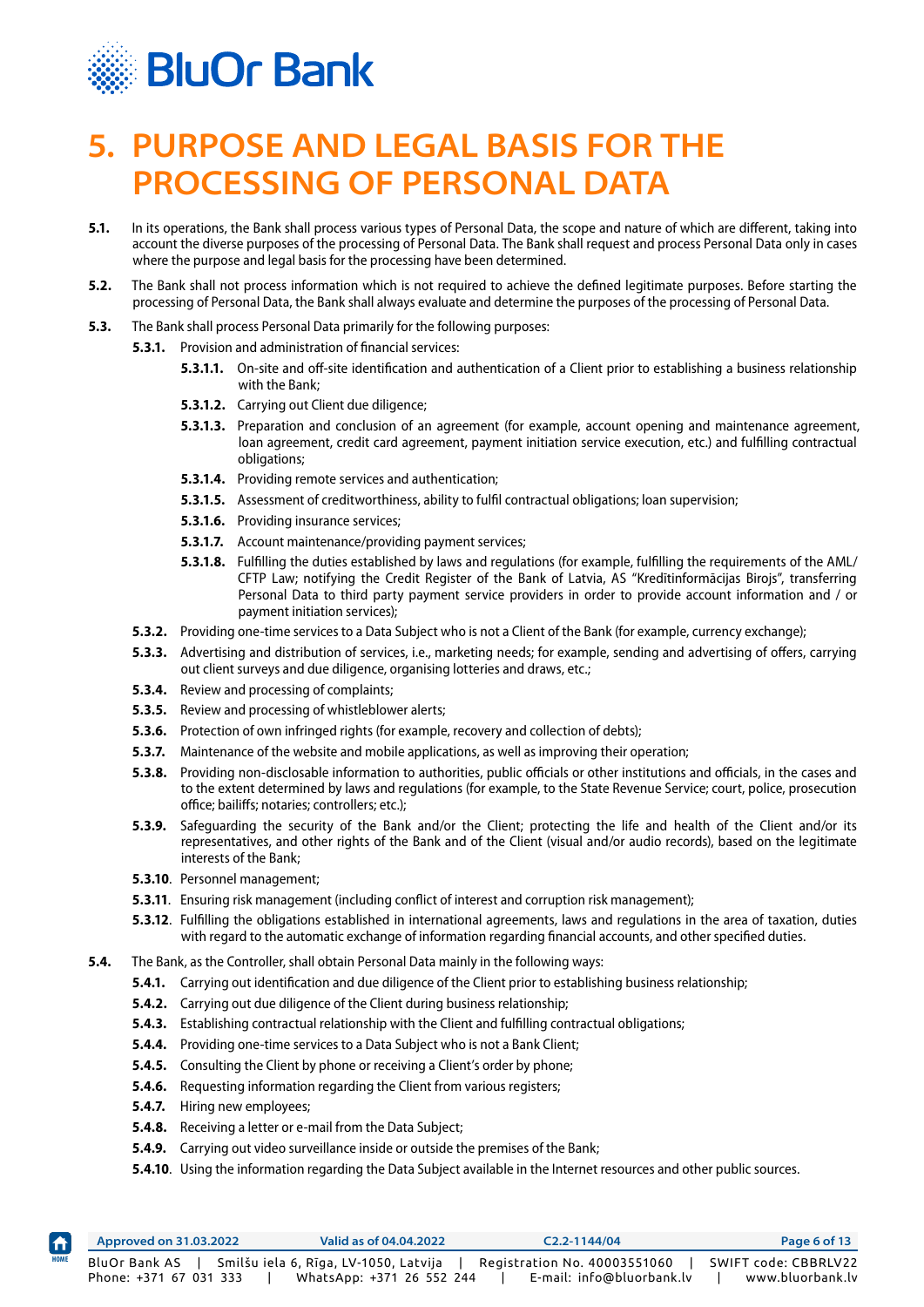

ft

- **5.5.** The Policy shall apply to the processing of Personal Data regardless of the form and/or environment in which the Client provides Personal Data (for example, on the Bank's website, in mobile applications, paper or telephone) and of the Bank's system or hard copy in which they are processed.
- **5.6.** The Bank shall initiate the processing of Personal Data only if the processing of Personal Data has a specific purpose (for example, signing of an agreement; provision of a certain service; fulfilment of duties determined in laws and regulations etc.) and an appropriate legal basis.
- **5.7.** If the Data Subject refuses from the processing of Personal Data, the Bank shall have grounds to refuse the provision of Bank's services.
- **5.8.** Legal grounds for the processing of Personal Data may be the following:

| <b>Legal basis</b>                                                                      | <b>Necessity</b>                                                                                                                                                                                                                                                                                                                                                                                                                                                                                                                                                                                                                                                                                                                                                                                                                                                                                                                                                                                                                                                                                                                                                                                                                                                                                                                                                                                                                                                                                                                                                |
|-----------------------------------------------------------------------------------------|-----------------------------------------------------------------------------------------------------------------------------------------------------------------------------------------------------------------------------------------------------------------------------------------------------------------------------------------------------------------------------------------------------------------------------------------------------------------------------------------------------------------------------------------------------------------------------------------------------------------------------------------------------------------------------------------------------------------------------------------------------------------------------------------------------------------------------------------------------------------------------------------------------------------------------------------------------------------------------------------------------------------------------------------------------------------------------------------------------------------------------------------------------------------------------------------------------------------------------------------------------------------------------------------------------------------------------------------------------------------------------------------------------------------------------------------------------------------------------------------------------------------------------------------------------------------|
| 5.8.1. Establishment<br>and fulfilment<br>of contractual<br>relationship                | This legal basis shall ensure a possibility of processing Personal Data prior to entering into a<br>contract in order to prepare the contract and process the Personal Data as long as the contract<br>with the Data Subject is valid.<br>With regard to the processing of Personal Data for the performance of a contract, the Data<br>Subject shall have no right to prohibit the use of his/her data for the performance of the<br>contract as long as the contract is valid.<br>The Bank shall request all the information necessary for entering into a contract; moreover, the<br>legal basis shall apply also in cases where a contract is not signed due to any reason.<br>The Bank shall apply this legal basis in transfer of data to international card organisations<br>(MasterCard, VISA etc.), for the performance of agreements entered into by and between the<br>Client and the Bank, as well as transfer of information to correspondent banks for ensuring<br>the settlement of payments arising from a payment account agreement entered into by and<br>between the Client and the Bank, etc.                                                                                                                                                                                                                                                                                                                                                                                                                                               |
| 5.8.2. Compliance with a<br>legal obligation                                            | The Bank shall apply this legal basis to the processing of Personal Data, when the Bank has no<br>free choice of action - the relevant activity is regulated by the applicable laws and regulations<br>of the EU or Latvia.<br>For example, determining the status of the Client status or the suitability/compliance of<br>investment services with Client interests, which is the Bank's obligation under the Financial<br>Instruments Market Law. Also, the AML/CFTP Law provides for a number of obligations imposed<br>on the Bank, both in relation to the identification of the beneficial owner and a politically<br>exposed person, and in relation to conducting the Client due diligence, etc.                                                                                                                                                                                                                                                                                                                                                                                                                                                                                                                                                                                                                                                                                                                                                                                                                                                       |
| 5.8.3. Protecting the vital<br>interests of the Data<br>Subject or of Third<br>Parties  | The Bank shall apply this legal basis in exceptional cases where the processing of Personal Data<br>is carried out, for example, to protect the life or health of a person. For example, if the Data<br>Subject incurs health problems in the premises of the Bank and the health condition must be<br>discussed with the emergency medical assistance workers.                                                                                                                                                                                                                                                                                                                                                                                                                                                                                                                                                                                                                                                                                                                                                                                                                                                                                                                                                                                                                                                                                                                                                                                                 |
| 5.8.4. Observance of the<br>public interest or the<br>exercise of official<br>authority | Applies to cases where the Controller has official authority or carries out a task in the public<br>interest and where processing is to be carried out in order to exercise such authority or to<br>perform that task, as well as to situations where the Controller has no official authority but is<br>required to disclose the data by a Third Party having such authority. Moreover, it may apply to<br>situations where the Controller, upon request or on its own initiative, discloses data to a Third<br>Party having such official authority. Such official authority or task in the public interest is usually<br>stipulated by regulatory enactments.<br>The Bank shall apply this legal basis, for example, to the processing of Personal Data:<br>1) in accordance with Article 44 of the AML/CFTP Law, which establishes the right of credit<br>institutions and financial institutions to exchange information with each other;<br>2) when assessing the data of its Clients through the AML/CFTP database or fraud database;<br>3) in order to achieve the objectives of the AML/CFTP Law, as it is stipulated in Part One of<br>Article 5(2) of the AML/CFTP Law;<br>4) in accordance with the application of the Law on International Sanctions and National<br>Sanctions of the Republic of Latvia in the context of the processing of Personal Data.<br>However, in situations where the Bank has no freedom of action due to the legal obligation to<br>be fulfilled, the Bank shall process the data on the basis of sub-paragraph 5.8.2. |
| 5.8.5. Legitimate interests<br>of the Bank or of a<br><b>Third Party</b>                | The Bank shall apply this legal basis, when information regarding Third Parties must be<br>included in applications in order to use the Bank's products (co-borrowers, warrantors, spouses,<br>pledgers, persons involved in a transaction in the event of opening an escrow account, etc.), to<br>ensure the security of property (video surveillance, admission system), storage of evidence of a<br>performed transaction, service quality control (records of phone conversations), protection of<br>infringed rights (recovery of debts) etc.<br>When processing data in accordance with this legal basis, the Bank shall verify the balancing of<br>interests before commencing the respective processing.                                                                                                                                                                                                                                                                                                                                                                                                                                                                                                                                                                                                                                                                                                                                                                                                                                                |

|             | Approved on 31.03.2022                  | Valid as of 04.04.2022                                             | $C2.2 - 1144/04$                                          | Page 7 of 13                             |
|-------------|-----------------------------------------|--------------------------------------------------------------------|-----------------------------------------------------------|------------------------------------------|
| <b>HOME</b> | BluOr Bank AS<br>Phone: +371 67 031 333 | Smilšu iela 6, Rīga, LV-1050, Latvija<br>WhatsApp: +371 26 552 244 | Registration No. 40003551060<br>E-mail: info@bluorbank.lv | SWIFT code: CBBRLV22<br>www.bluorbank.lv |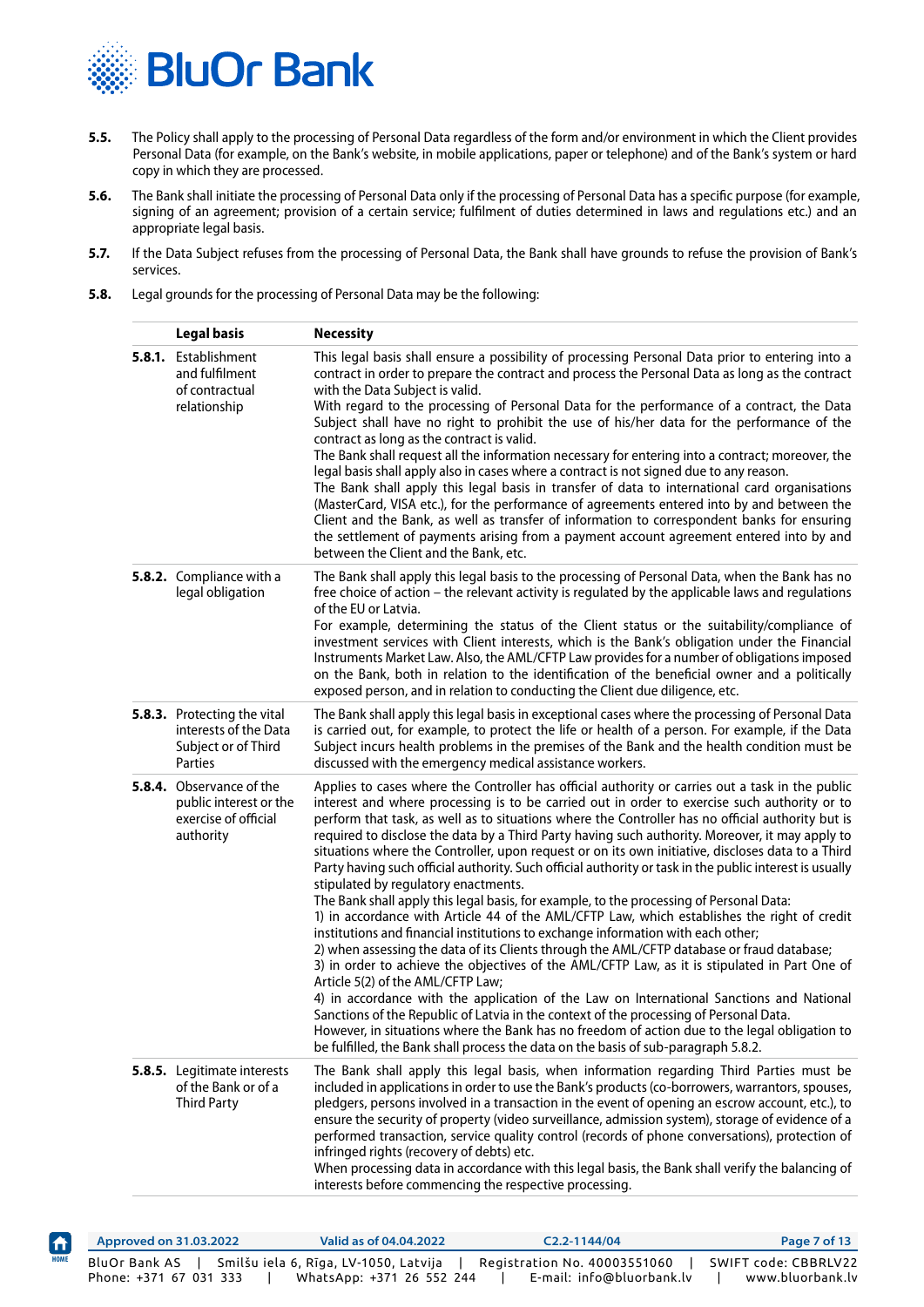<span id="page-8-0"></span>

| 5.8.6. Consent given by the | The Bank shall apply this legal basis, for example, for marketing needs, when a person registers                                                                                                  |
|-----------------------------|---------------------------------------------------------------------------------------------------------------------------------------------------------------------------------------------------|
| Data Subject                | for lotteries, draws or the receipt of informative materials.                                                                                                                                     |
|                             | The Data Subject shall have the freedom of choice $-$ either to provide his/her consent to the<br>processing of Personal Data or not; likewise, the Data Subject shall have the right to withdraw |
|                             | his/her consent at any time, thus discontinuing the processing concerned. The withdrawal of                                                                                                       |
|                             | consent shall not affect the lawfulness of the processing of Personal Data, which has occurred                                                                                                    |
|                             | before the receipt of withdrawal.                                                                                                                                                                 |
|                             | For example, if the Bank sends commercial notices to the Client regarding the Bank's existing or                                                                                                  |
|                             | future services, based on the consent given by the Client, the Bank shall discontinue the further                                                                                                 |
|                             | sending of information as soon as the Client has withdrawn his/her consent.                                                                                                                       |

#### **6. AUTOMATED INDIVIDUAL DECISION-MAKING, INCLUDING PROFILING**

- **6.1.** For a credit risk-related service (credit limit), the Bank shall use automated individual decision-making, including profiling.
- **6.2.** Profiling is automated processing of Personal Data that the Bank uses to analyse and evaluate the Client's economic situation. Profiling shall be based on the information provided by the Client to the Bank – information on income, debts, marital status, number of dependents, etc., as well as information obtained from Third Parties (State Social Insurance Agency, AS "Kredītinformācijas Birojs", Credit Register of the Bank of Latvia) in accordance with the procedures and scope specified in regulatory enactments.
- **6.3.** Based on the results of profiling, an automated individual decision shall be made, which shall determine:
	- **6.3.1.** Whether a credit limit is granted or refused to the Client;
	- **6.3.2.** If the credit limit is granted the amount and the applicable interest rate.
- **6.4.** For a credit risk-related service, automated individual decision-making shall ensure rapid, accurate and effective decision-making in concluding an agreement.
- **6.5.** In meeting the requirements of the AML/CFTP Law, the Bank shall employ a partially automated individual decision in respect of Client risk scoring that might potentially affect the application of Client surveillance measures. Such processing of Personal Data shall be carried out in the public interest, in meeting the requirements of the AML/CFTP Law.
- **6.6.** A Client shall be entitled to express his or her opinion, as well as to challenge the automated individual decision taken within the scope of the credit risk-related service. In this case, the automated individual decision (which also includes profiling) shall be reviewed by the Bank employee. The procedure for expressing an opinion or challenging the decision shall be laid down in paragraph 11.2.
- **6.7.** The Bank shall review the request without undue delay and shall in any event respond within one month and inform of the actions taken.

#### **7. PROCESSING OF APPLICANTS' PERSONAL DATA**

- **7.1.** The Bank may obtain Personal Data of Applicants in one of the following ways:
	- **7.1.1.** From the Applicant submitting an application and CV (*Curriculum vitae*) to the Bank for participating in the competition for a vacant position or internship;
	- **7.1.2.** From the Applicant if he/she has specified Personal Data for receiving feedback about him/her;
	- **7.1.3.** In the process of concluding a mutual contract, obtaining data from the Applicant;
	- **7.1.4.** From the Applicant, if any applications have been submitted, emails sent, or calls made;
	- **7.1.5.** Through websites *LinkedIn* or <www.cv.lv>.
- **7.2.** The table below provides more information, indicating the purposes of processing the Applicant's Personal Data, categories, legal grounds for processing Personal Data and their storage periods.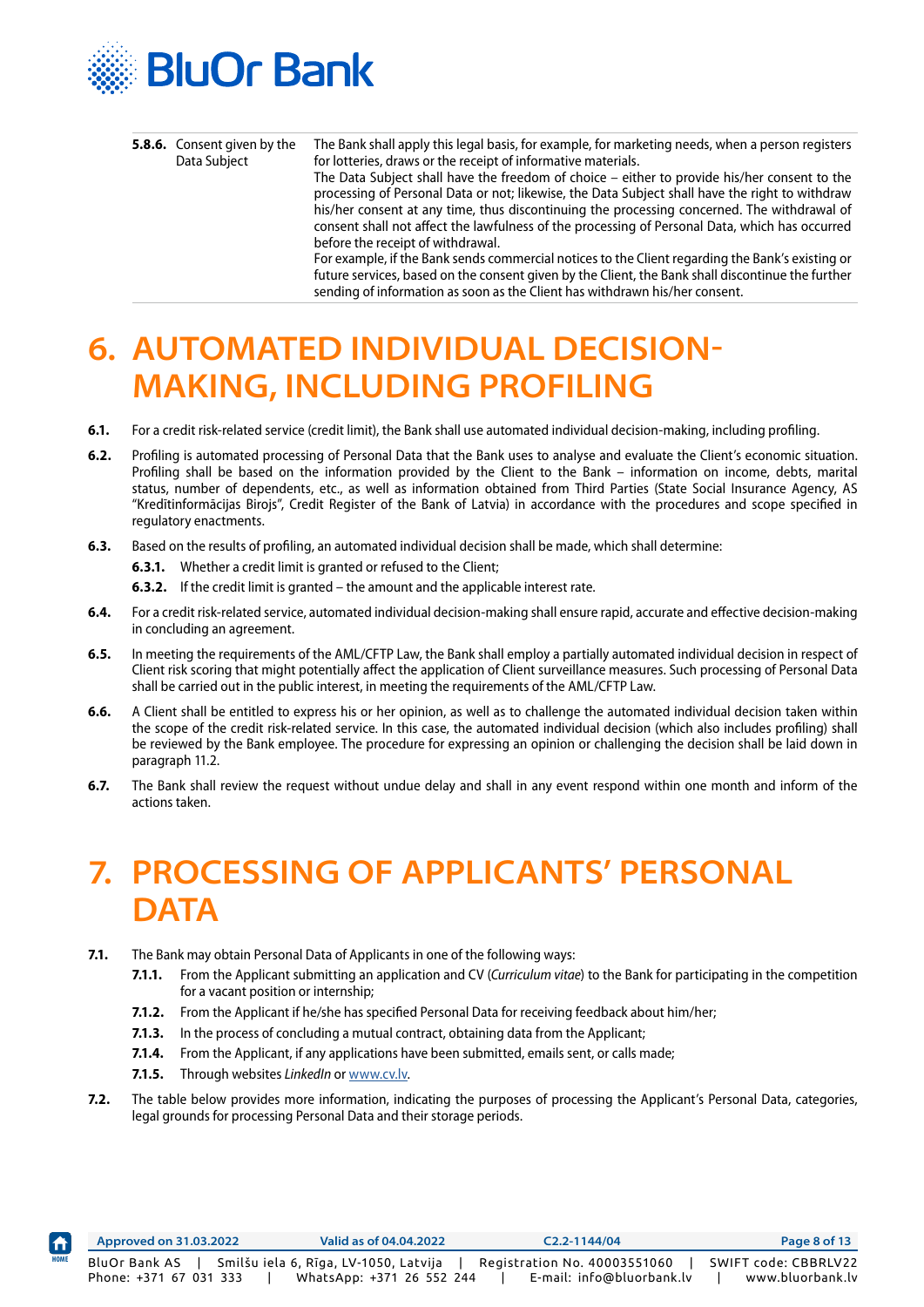<span id="page-9-0"></span>

| <b>Purpose of data processing</b>                                                                                                                       | <b>Personal data</b>                                                                                                                                                                                                                            | <b>Legal basis</b>                                             | <b>Storage period</b>                       |
|---------------------------------------------------------------------------------------------------------------------------------------------------------|-------------------------------------------------------------------------------------------------------------------------------------------------------------------------------------------------------------------------------------------------|----------------------------------------------------------------|---------------------------------------------|
| Evaluation of knowledge, skills,<br>experience, recommendations for the<br>vacancy for which the Applicant has<br>applied, during the selection process | Name, surname, contact information,<br>CV, application or motivation letters,<br>recommendations, job interview<br>questionnaires, certificates, interview results                                                                              | Legitimate interests                                           | 1 year after<br>the vacancy<br>application  |
| Establishment of employment<br>relations with the selected Candidate                                                                                    | Name, surname, ID number, contact<br>information, salary, job title                                                                                                                                                                             | Establishment<br>and fulfilment of<br>contractual relationship | 90 years since the<br>birth of a person     |
| Internship agreements and additional<br>agreements                                                                                                      | Trainee's name, surname, contact<br>information, CV                                                                                                                                                                                             | Establishment<br>and fulfilment of<br>contractual relationship | 10 years after<br>expiry of the<br>contract |
| Verification of Candidates'<br>compliance with the requirements<br>laid down in the Credit Institution<br>Law                                           | Name, surname, ID number, information on<br>criminal record, insolvency, violation of laws<br>and regulations governing international or<br>national sanctions or anti-money laundering<br>and counter-terrorism and proliferation<br>financing | Legal obligation                                               | 1 week                                      |
| Storing CV for other job/internship<br>offers                                                                                                           | Name, surname, contact information, CV                                                                                                                                                                                                          | Consent                                                        | 1 year after<br>the vacancy<br>application  |

# **8. VIDEO SURVEILLANCE**

- 8.1. Video surveillance shall be carried out inside and outside the premises of the Bank. Processing of Personal Data shall be justified and necessary both for the legitimate interest of the Controller and for the benefit of Data Subjects.
- **8.2.** Video surveillance shall also be carried out at the Bank's ATMs. Personal Data processed during video surveillance at the Bank's ATMs shall be included in visual images.
- **8.3.** As part of video surveillance, the purpose of the processing of Personal Data shall be to prevent and identify criminal offences related to the protection of the property of the Controller and to protect vital interests of persons, including their life and health.
- **8.4.** Information labels on video surveillance shall be placed in the areas of operation of surveillance cameras.
- **8.5.** The information containing Personal Data video and visual image recordings, shall be processed by the Processors, who on behalf of the Bank provide both physical security and execution of cash transactions for Bank ATM users.
- **8.6.** Video and visual image recordings obtained during the video surveillance may be transmitted to law enforcement authorities on request in accordance with the procedures specified in regulatory enactments, the content thereof may be disclosed and analysed within the scope of the relevant investigation.

#### **9. TRANSFER OF PERSONAL DATA TO RECIPIENTS**

- **9.1.** In processing Personal Data, the Bank's priority is to respect the confidentiality of information. The information may be transferred to the Recipients (see categories of Recipients of Personal Data in paragraph 9.2) to the extent and in the cases provided for by the applicable laws and regulations of Latvia and the EU, as well as for the purpose of ensuring the provision of high-quality and efficient services or when it is necessary for the performance of contractual obligations with the Data Subject.
- **9.2.** The Bank shall not disclose to the Recipient the Personal Data of a Client or any information obtained during the provision of services and the term of the agreement, including information on the received financial services or other information, except:
	- **9.2.1.** If the relevant Recipient has to transfer the data within the framework of the concluded agreement in order to perform a function necessary for the performance of the agreement (for example, payment initiation service) or delegated by a regulatory enactment;
	- **9.2.2.** If the Data Subject's explicit and unambiguous consent has been obtained;

 $\biguplus$ 

**9.2.3.** If it is provided for by external laws and regulations and only in such case, to the extent and in accordance with the procedures laid down in laws and regulations (for example, law enforcement agencies, sworn bailiffs, sworn notary offices, tax administrations, supervisory authorities and financial investigation institutions);

|             | Approved on 31.03.2022                  | Valid as of 04.04.2022                                             |  | $C2.2 - 1144/04$                                          | Page 9 of 13                             |
|-------------|-----------------------------------------|--------------------------------------------------------------------|--|-----------------------------------------------------------|------------------------------------------|
| <b>HOME</b> | BluOr Bank AS<br>Phone: +371 67 031 333 | Smilšu iela 6, Rīga, LV-1050, Latvija<br>WhatsApp: +371 26 552 244 |  | Registration No. 40003551060<br>E-mail: info@bluorbank.lv | SWIFT code: CBBRLV22<br>www.bluorbank.lv |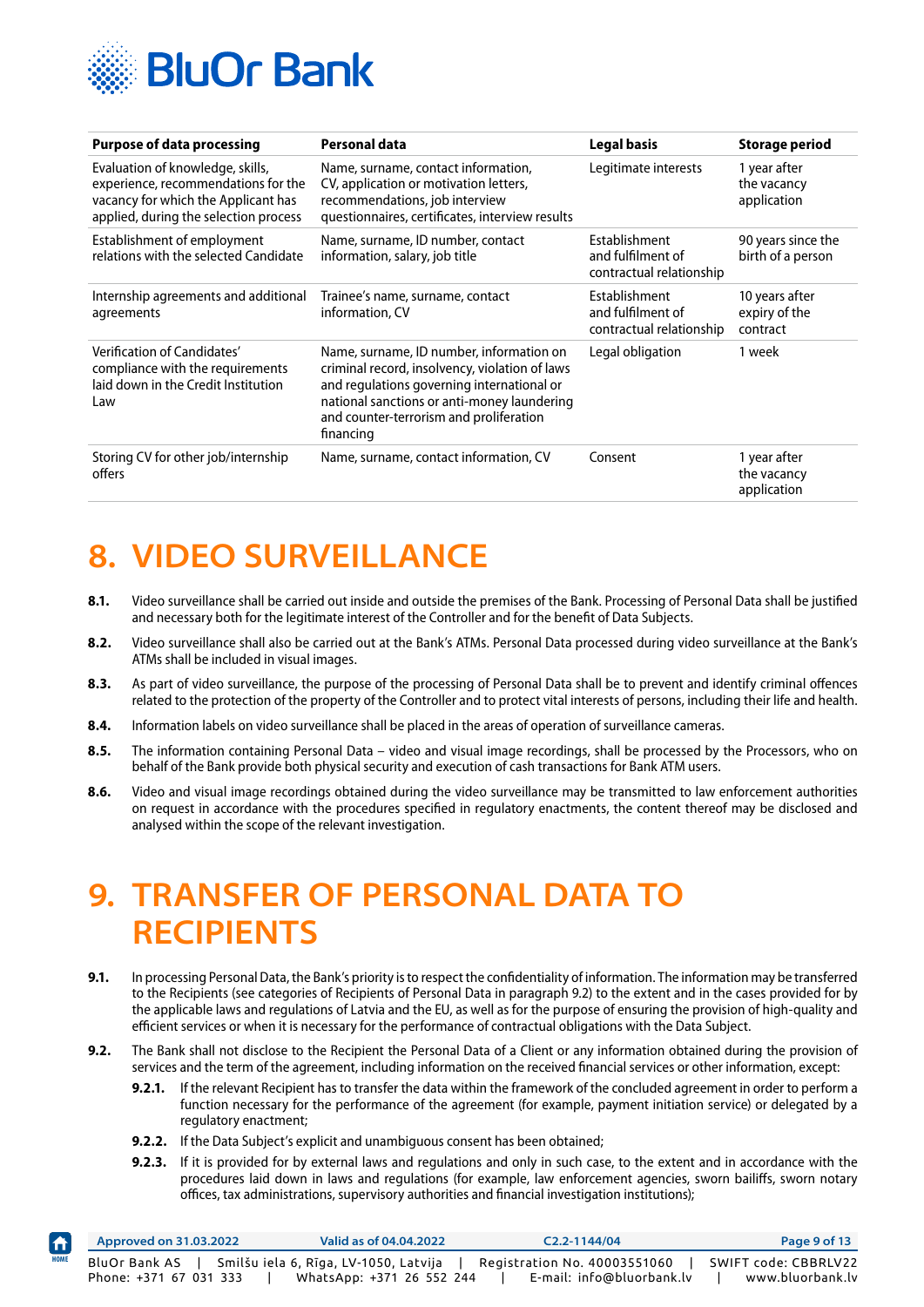<span id="page-10-0"></span>

- **9.2.4.** If external laws and regulations impose certain obligations on the Bank (for example, by ensuring the detection of fraudulent or malicious use of accounts) and the Bank will use third-party services to provide them;
- **9.2.5.** In cases specified in external regulatory enactments for the protection of the Bank's legitimate interests, for example, by applying to court or other state institutions against a Client who has infringed the legitimate interests of the Bank, inter alia, to debt collectors according to the assigned right to claim; insolvency proceedings administrators;
- **9.2.6.** To third parties specified in regulatory enactments, which maintain registers, for example, credit registers, population registers, commercial registers, securities registers, account registers, land registers and other registers, which contain or through which Personal Data are transferred;
- **9.2.7.** To auditors, providers of legal services, financial advisers or Processors, which carry out the processing of Personal Data by order of the Bank;
- **9.2.8.** To credit institutions and financial institutions, providers of insurance services, third parties involved in the performance of transactions, making of payments and the reporting cycle, for example, places of execution; registers of transactions, approved publishing bodies, approved reporting systems; to local and foreign brokers and depositories;
- **9.2.9.** To the related companies of the Bank;
- **9.2.10**. To other persons who guarantee proper fulfilment of Client liabilities towards the Bank, for example, warrantors, guarantee issuers, pledgers;
- **9.2.11**. To participants in the European and International Settlement Systems, including SWIFT, and persons associated with them;
- **9.2.12**. To the beneficial owners of the payment or transaction;
- **9.2.13**. To insurance companies;

 $\biguparrow$ 

- **9.2.14**. To Recipients related to the provision of Bank's services, including providers of archiving, postal, telecommunication services;
- **9.2.15**. To partners providing loyalty programmes and various privileges to Clients and employees of the Bank.
- **9.3.** Prior to the transfer of data to the Processor, the Bank shall enter into a contract with it, which details the procedure by which the Processor shall process and protect Personal Data, as well as ensure the deletion of Personal Data upon termination of the purpose of personal data processing within the framework of the performance of the contract.
- **9.4.** Only the information necessary for the specified purpose shall be transferred to the Recipient.
- **9.5.** Within the framework of the cooperation agreement or regulatory enactments, the Bank shall ensure that the Recipient is notified of rectification, deletion or restriction of processing of Personal Data transferred to him in accordance with the Regulation, except where this is not possible or involves disproportionate effort. At the request of the Data Subject, in accordance with the procedure laid down in paragraph 11.2, the Bank shall inform about the Recipients referred to in this paragraph.
- **9.6.** If permitted by the nature of the processing, the Bank may transfer pseudonymised information to the Recipient, by which the Recipient cannot identify the Data Subject concerned, or by means of Personal Data encryption.
- **9.7.** The Bank may not enter into a contract with a Third Party only in cases where the transfer of the relevant data is regulated by the applicable laws and regulations of Latvia and the EU.
- **9.8.** Recipients may process Personal Data both as Processors and as Third Parties. When the Recipient processes the Client's Personal Data on its own behalf as a Third Party, the Recipient shall be responsible for providing information about the processing of such Personal Data to the Data Subjects. In such case, the Bank shall invite the Client to contact this Recipient in order to obtain information about the processing of Personal Data by a Third Party (including the right of the Data Subject to erasure of Personal Data).

#### **10. TRANSFER OF PERSONAL DATA TO THIRD COUNTRIES**

- **10.1.** In general, Personal Data shall be processed in the EU/EEA; however, in certain cases the data may be transferred to and processed in countries outside the EU/EEA (third countries). The transfer and processing of Personal Data outside the EU/EEA may occur if there is a legal basis for this, namely, to fulfil a legal obligation, to enter into or perform a contract, or in accordance with the Client's consent, and appropriate safeguards have been taken. Appropriate safeguards include, for example, a concluded agreement, including EU standard contractual clauses, which is approved under the Regulation; the Recipient is located in a country where, in accordance with the decision of the European Commission, an adequate level of protection of Personal Data is ensured.
- **10.2.** Payment service providers involved in the execution of financial services (including SWIFT payments) may be established or operate in a country that does not provide an adequate level of protection for Personal Data (i.e., in a country which has not acceded to the EEA Agreement and which has not been included by the European Commission in the list of countries ensuring an adequate level of protection of Personal Data). The Bank shall take the necessary measures to ensure that the transfer of Personal

|             | Approved on 31.03.2022 | Valid as of 04.04.2022                | $C2.2 - 1144/04$             | Page 10 of 13        |
|-------------|------------------------|---------------------------------------|------------------------------|----------------------|
| <b>HOME</b> | BluOr Bank AS          | Smilšu iela 6, Rīga, LV-1050, Latvija | Registration No. 40003551060 | SWIFT code: CBBRLV22 |
|             | Phone: +371 67 031 333 | WhatsApp: +371 26 552 244             | E-mail: info@bluorbank.lv    | www.bluorbank.lv     |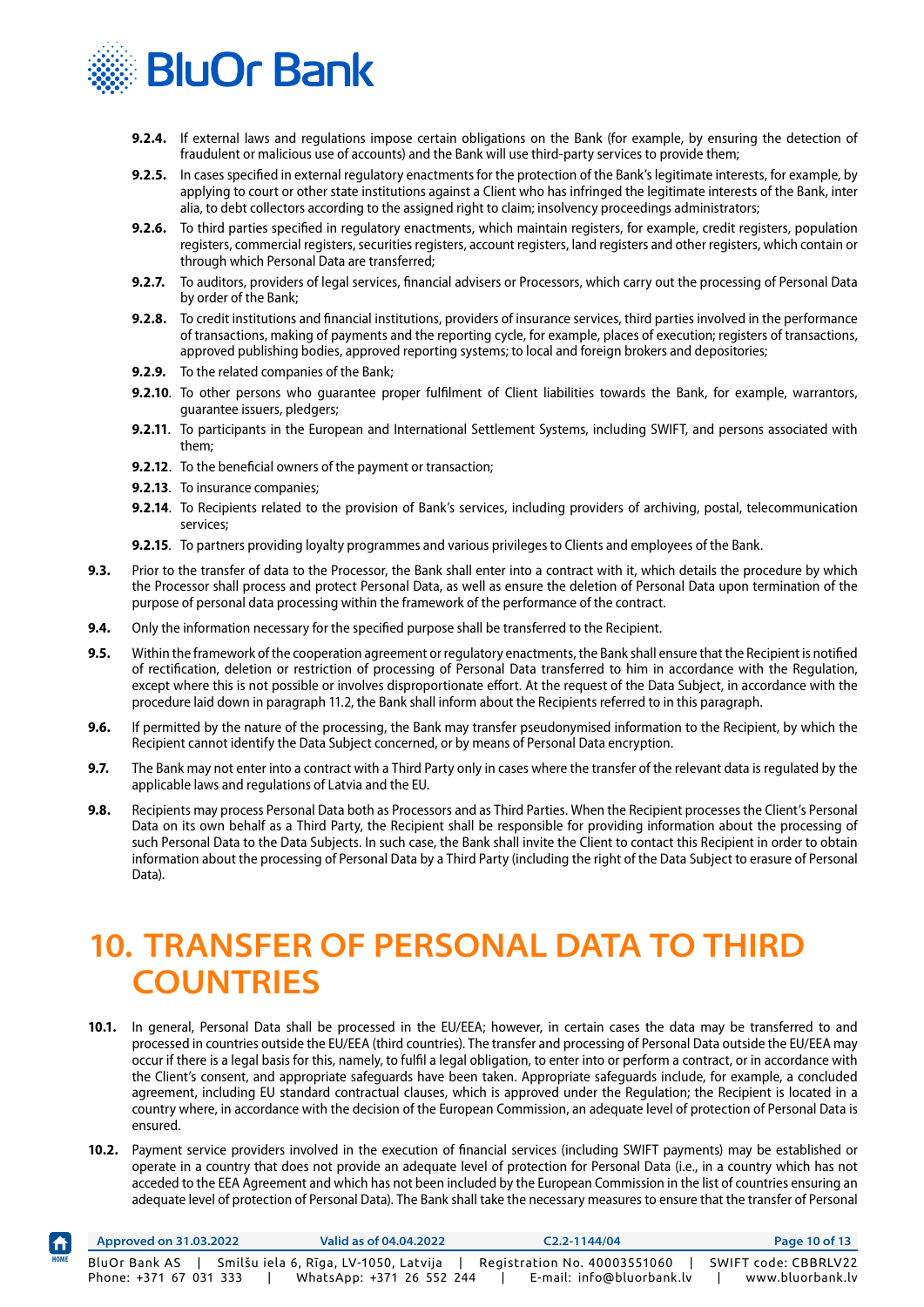<span id="page-11-0"></span>

 $\biguparrow$ 

Data for the performance of financial services, the implementation of the objectives of the AML/CFTP Law in accordance with the provisions of Article 44 of the AML/CFTP Law, as well as ensuring compliance with other regulatory enactments, takes place in a secure manner. However, there is a risk that the Bank will not be able to ensure that the Recipient complies with the requirements of the Regulation in all cases. Therefore, before engaging in such transactions, the Bank invites to carefully evaluate the possible risks of processing Personal Data.

**10.3.** At the request, the Data Subject may receive more detailed information regarding the transfer of Personal Data to countries outside the EU/EEA.

# **11.RIGHTS OF THE DATA SUBJECT**

- **11.1.** The Data Subject shall have the right to obtain information regarding his/her Personal Data at the disposal of the Bank, as well as to request their rectification, erasure or supplementing, by submitting a written request to the Bank. This right of the Data Subject shall not apply to the processing of Personal Data, which is performed in order to fulfil the requirements of regulatory enactments regulating the prevention of money laundering, terrorism and proliferation financing, as well as in other cases specified by regulatory enactments.
- **11.2.** The Data Subject may submit requests for information and complaints regarding the processing of his/her Personal Data or object to the adoption of an automated individual decision in the following ways:
	- **11.2.1**. In writing, by submitting an application **in person** at the Client Service Centre (Jēkaba iela 2, Riga, LV-1050, Latvia), by presenting a personal identification document;
	- **11.2.2**. **Electronically**, by signing the application with a secure electronic signature and sending it by e-mail to [datuaizsardziba@bluorbank.lv](mailto:datuaizsardziba%40bluorbank.lv?subject=);
	- **11.2.3**. By sending a message in the **Internet Bank** of the Bank: [https://ib.bluorbank.lv.](https://ib.bluorbank.lv)
- **11.3.** Upon receiving a request of the Data Subject regarding the exercise of his/her right, the Bank shall validate the identity of the Data Subject. The information available to the Bank regarding the Client and his/her transactions, which the Bank obtains while providing financial services, in accordance with signed contracts, shall be treated as non-disclosable information in accordance with the Credit Institution Law and shall be presented only to the Client him-/herself or to his/her legal representatives.
- **11.4.** The Bank, in compliance with the requirements of the Regulation, has determined that:
	- **11.4.1**. Requests from the Data Subject addressed to the Processor shall be directed to the Bank, which shall act as the Controller in accordance with paragraph 11.3;
	- **11.4.2**. Requests of the Data Subject, who has placed their deposit with the Bank through the deposit platform, regarding their Personal Data shall be received by the relevant deposit platform, which ensures the implementation of the requirements laid down in paragraph 11.3 and which transmits the request of the relevant Data Subject to the Bank for the exercise of the Data Subject's rights.
- **11.5.** The Data Subject shall have the following rights with regard to the processing of their Personal Data:
	- **11.5.1**. **Receive** information regarding the processing of his/her Personal Data, purposes and legal grounds of processing, categories of Recipients, the data source if Personal Data is not collected from the Data Subject, the legal bases, the duration of storage or the criteria for establishing the storage term. If Personal Data has been collected from Third Parties and the acquisition and/or disclosure of such information is provided for in EU or Latvian laws and regulations, then in accordance with Article 14 Paragraph 5 of the Regulation, the Bank shall have no obligation to inform the Data Subject about the processing of such Personal Data;
	- **11.5.2**. **Access** his/her data and receive confirmation of the processing of the data. For example, in the Bank's Internet Bank, the Client shall have the opportunity to get acquainted with information about account balances, Personal Data submitted to the Bank, payment history;
	- **11.5.3**. **Rectify** his/her data, if they are incorrect or inaccurate. The Data Subject shall, by submitting a reasoned request and information justifying it (if necessary), have the right to request the Bank to supplement or rectify his/her Personal Data, which are inaccurate or incomplete, without undue delay;
	- **11.5.4**. **Erase** his/her Personal Data, i.e., the 'right to be forgotten', for example, if the data is no longer needed for the purposes for which it was collected, or if the Data Subject has withdrawn their consent on the basis of which the data was processed, if the Bank has no other purpose and legal grounds for their further processing;
	- **11.5.5**. **Restrict** the processing of Personal Data, for example, if the Data Subject contests the accuracy of data, or if data are no longer necessary for the purposes set by the Bank, but the Data Subject objects to the erasure of data for the establishment, exercise or defence of legal claims, etc.;
	- **11.5.6**. **Raise objections** against the processing of Personal Data, if the processing is in the legitimate interests of the Bank or in the public interest. The right to object cannot be exercised if the legal basis for the processing of Personal Data is the consent given by the Data Subject, the establishment and fulfilment of contractual relationship, compliance with a legal obligation, protecting the vital interests of the Data Subject or of Third parties;

|             | Approved on 31.03.2022                  | Valid as of 04.04.2022                                             |  | $C2.2 - 1144/04$                                          |                                          | Page 11 of 13 |
|-------------|-----------------------------------------|--------------------------------------------------------------------|--|-----------------------------------------------------------|------------------------------------------|---------------|
| <b>HOME</b> | BluOr Bank AS<br>Phone: +371 67 031 333 | Smilšu iela 6, Rīga, LV-1050, Latvija<br>WhatsApp: +371 26 552 244 |  | Registration No. 40003551060<br>E-mail: info@bluorbank.lv | SWIFT code: CBBRLV22<br>www.bluorbank.lv |               |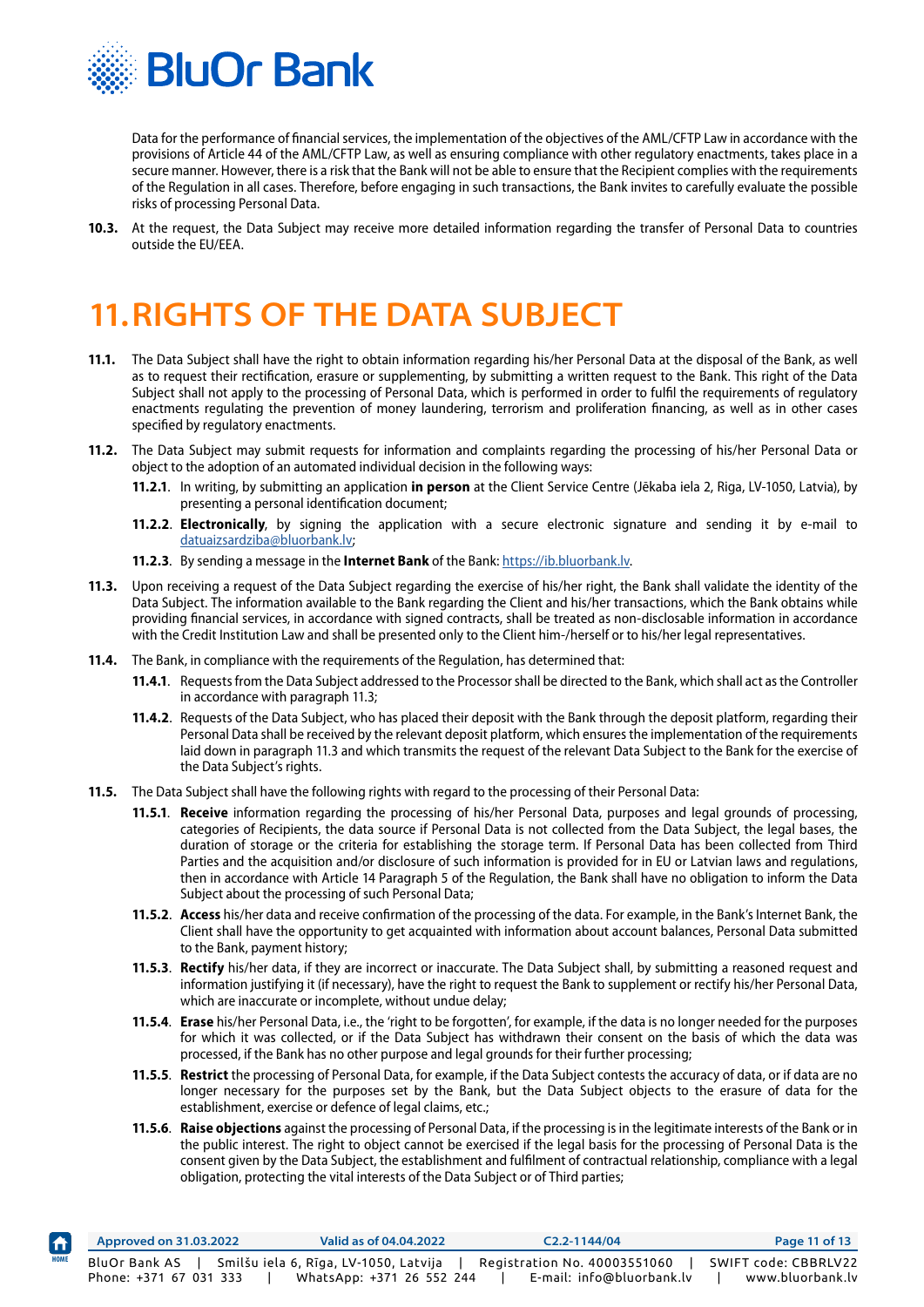<span id="page-12-0"></span>

- **11.5.7**. **Exercise the right to data portability** in order to retain the data or ensure repeated use of data, for example by transferring to another service provider. This right shall not be applicable to all the information. This right shall be applicable to the Personal Data provided by the Data Subject, for example, by filling out standard sheets and forms, applying for the use of Bank's products and services, as well as to the Personal Data processed by automated means (rather than using paper documents).
- **11.6.** The Bank shall examine the requests of the Data Subject without undue delay, but not later than within one month following the receipt of the request and provide a reply to the Data Subject informing about the measures to be taken in relation to his/her request. The Bank may extend the deadline for the execution of requests for another two months, if there are grounds for this (for example, a large number of requests or complexity of requests).
- **11.7.** The Bank shall respond to the requests of the Data Subject, as well as perform any other activities related to the execution of the request of the Data Subject, free of charge, except in cases where the request is obviously unreasonable, excessive, or not commensurate with the resources at the disposal of the Bank, namely, if, as a result of the execution of the request or the conditions for its execution, the Bank's operation or the rights of other natural persons are threatened.
- **11.8.** The Data Subject shall have the right to submit a complaint if he/she considers that his/her Personal Data is processed in noncompliance with the requirements of laws and regulations: to the Data State Inspectorate, website: [www.dvi.gov.lv,](www.dvi.gov.lv) address: Elijas ielā 17, Riga, LV-1050, phone: 67223131, e-mail: [pasts@dvi.gov.lv](mailto:pasts%40dvi.gov.lv?subject=).
- **11.9.** The Data Subject shall have the right to submit a complaint to the supervisory authority of the Member State in which his/her permanent place of residence, place of work or possible place of committing violation is located, if the Data Subject considers that the Bank violates the requirements of laws and regulations in processing his/her Personal Data. Information on other supervisory authorities is available here: [http://ec.europa.eu/justice/article-29/structure/data-protection-authorities/index\\_en.htm](http://ec.europa.eu/justice/article-29/structure/data-protection-authorities/index_en.htm )

# **12. STORAGE PERIOD OF PERSONAL DATA**

- **12.1.** Personal Data shall only be processed for as long as necessary. The storage period may be based on the agreement with the Client, the Bank's legitimate interests, or applicable laws and regulations (for example, by the laws and regulations regarding accounting, prevention of money laundering, terrorism and proliferation financing, in case of limitation period of Civil Laws, etc.).
- **12.2.** The Bank shall store and process the Personal Data of the Data Subject as long as at least one of the following conditions exists: **12.2.1**. Only as long as the contract with the Data Subject is in force;
	- **12.2.2**. As long as the Bank or the Data Subject can exercise their legitimate interests in accordance with the procedures laid down in external laws and regulations (for example, to submit objections or bring an action in court);
	- **12.2.3**. While the Bank has a legal obligation to store Personal Data;
	- **12.2.4**. As long as the Bank has a reasonable basis for legitimate interests (for example, storage of Personal Data about Clients with whom business relations have been terminated on the Bank's initiative, or with whom the commencement of business relations has been refused at all);
	- **12.2.5**. As long as the consent of the Data Subject to the relevant processing of Personal Data is in force, if there is no other legal basis for the processing of Personal Data.
- **12.3.** After the expiry of the storage period of Personal Data in accordance with paragraph 12.2, Personal Data of the Data Subject shall be erased.
- **12.4.** Personal Data processed in respect of the video surveillance performed by the Bank shall be stored for 1 or 3 months (depending on the area of operation of the surveillance cameras) from the moment of recording, unless another purpose of the processing arises (for example, requests from law enforcement authorities).

# **13.DATA PROTECTION OFFICER**

 $\bigwedge$ 

- **13.1.** The Bank shall appoint a Data Protection Officer, who shall organise, control and supervise the compliance of the processing of Personal Data carried out by the Bank as a Controller with the requirements of laws and regulations and this Policy, ensure cooperation with the supervisory authority – the Data State Inspectorate. The Data Protection Officer shall advise the Bank's employees, who carry out the processing of Personal Data, on their duties in accordance with the Regulation and other regulatory enactments on data protection, as well as provide information to the Data Subjects, who address the Bank on issues related to the processing of Personal Data.
- **13.2.** The Data Subject shall have the right to receive replies to general questions relating to the processing of Personal Data by the Bank (questions which do not require the provision of non-disclosable information), as well as to withdraw the consent given to the processing of his/her Personal Data by contacting the Bank by e-mail: datuaizsardziba@bluorbank.ly. Information requests regarding the processing of their Personal Data or complaints shall be submitted pursuant to the procedures laid down in paragraph 11.2 of this Policy. The Bank shall ensure communication in Latvian, Russian and English.

|      | Approved on 31.03.2022 | Valid as of 04.04.2022                | $C2.2 - 1144/04$             | Page 12 of 13        |
|------|------------------------|---------------------------------------|------------------------------|----------------------|
| HOME | BluOr Bank AS          | Smilšu iela 6, Rīga, LV-1050, Latvija | Registration No. 40003551060 | SWIFT code: CBBRLV22 |
|      | Phone: +371 67 031 333 | WhatsApp: +371 26 552 244             | E-mail: info@bluorbank.lv    | www.bluorbank.lv     |